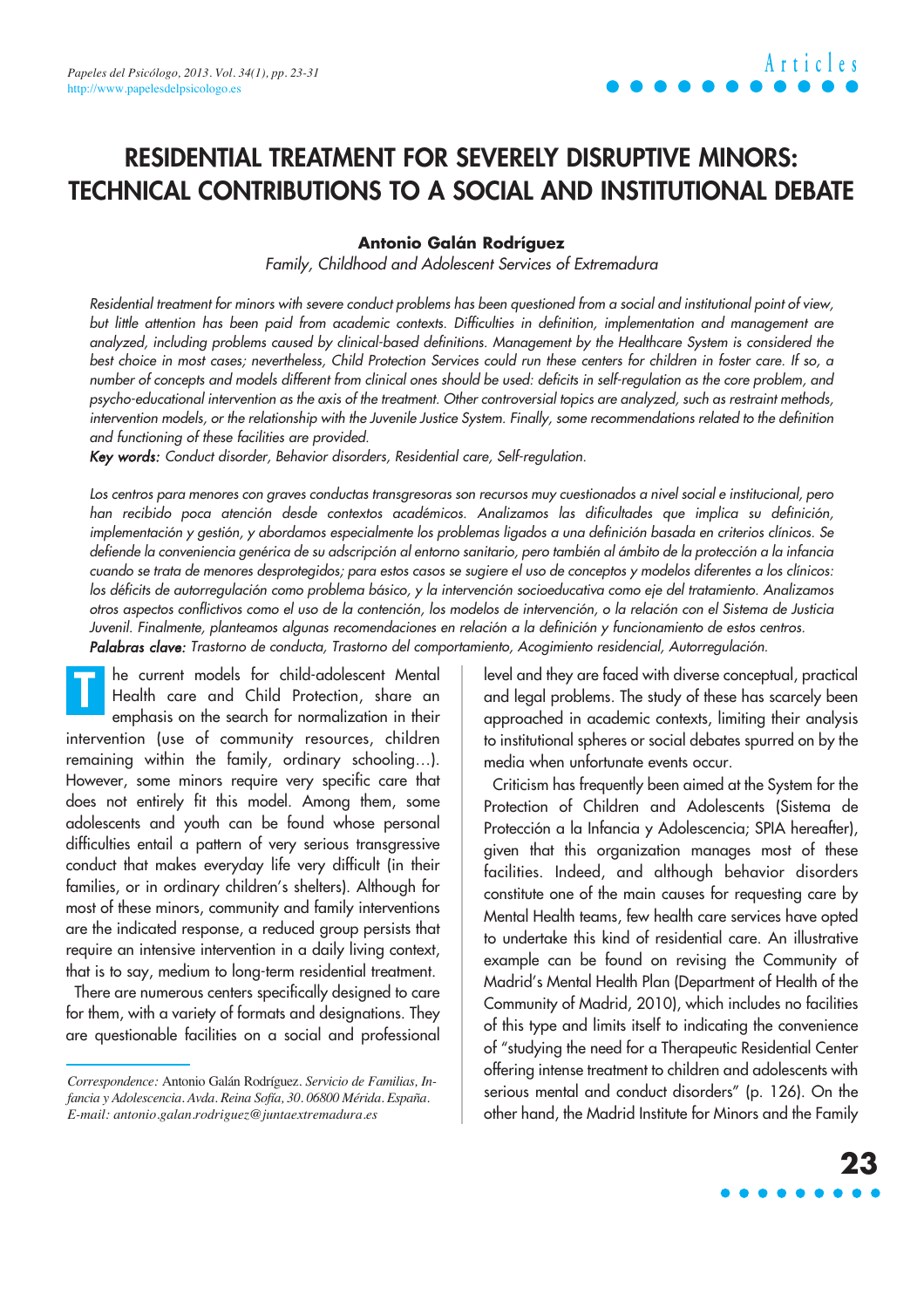offered a list of nine facilities under the title of "Specific centers for minors with mental health, behavior and/or consumption of toxic substances disorders".

In view of the lack of adequate responses from other places in the health care network, it is possible that the SPIAs began assuming this specialized residential care due to the need to offer solutions to minors receiving care in their own facilities. In this way, these minors were considered as a new sheltered population profile that needed a specialized care model (Bravo and del Valle, 2009a). As a result, a network of resources has been created and professional past experience has been accumulated, turning the SPIAs into the main reference for this type of residential care. In fact, at present, the rest of the health care network frequently tries to refer cases to them, or the families themselves ask for minors to be admitted, and all this without having duly addressed the appropriateness of this institutional ascription at an institutional and technical level.

We thus find a precarious definition about how this so vulnerable population must be cared for and by whom. Considering the need for a reflective and definitive work in which professionals linked to child care take an active part, this paper has been elaborated as a contribution to the effort to delimit some aspects that should be taken into consideration when addressing this problematic reality.

#### **INSTITUTIONAL CONCERN**

Contributions from academic or specifically technical spheres in our country that provide analyses or proposals in relation to these resources are scarce; hence, a great number of current references comes from institutions involved in the defense of childhood. However, the main interest of these has been placed on safeguarding judicial guarantees for minors in residential care; thus, the ongoing references to control facilities when faced with abusive practices (a proposal that judicial authorization be demanded for admission, or that the Basic Regulatory Law on the Autonomy of the Patient be respected when referring to pharmacological prescriptions…) or demands for legislative changes (fundamentally, a state directive with the force of organic law). In this context, the more technical aspects have occupied a secondary place.

For reasons of space, we will limit ourselves to brief references to a reduced number of especially valuable or illustrative documents in order to offer a broad overview.



It was precisely the complaints about the care provided by these public services (education, health, social) that had already driven a report by the Ombudsman for Children in Andalucía in 2007. This report concluded that if a minor with a behavior disorder presents mild difficulties, these are promptly detected and the family quickly demands an intervention, the facilities in the health, education and social systems being sufficient to address them; but if the disorder is serious, the problem is late in being detected, or they turn to public facilities too late, it is very possible that the family will not find adequate responses. One specific element in this report is that for the Andalusian Ombudsman, the central issue is the clinical category (conduct disorder) and as such primarily requires health care. The study showed that the Health Care System does not offer an adequate response: late detection, referrals and diagnoses, often contributes an exclusively medical response, and does not have specific facilities for the most serious cases (when medium to long-term admission is required); in contrast, the Protection System has created these residential facilities, but as units specifically aimed at its minors.

These social and professional debates reached their maximum institutional level when the Senate dedicated a series of sessions (from 7 March to 20 September, 2011)

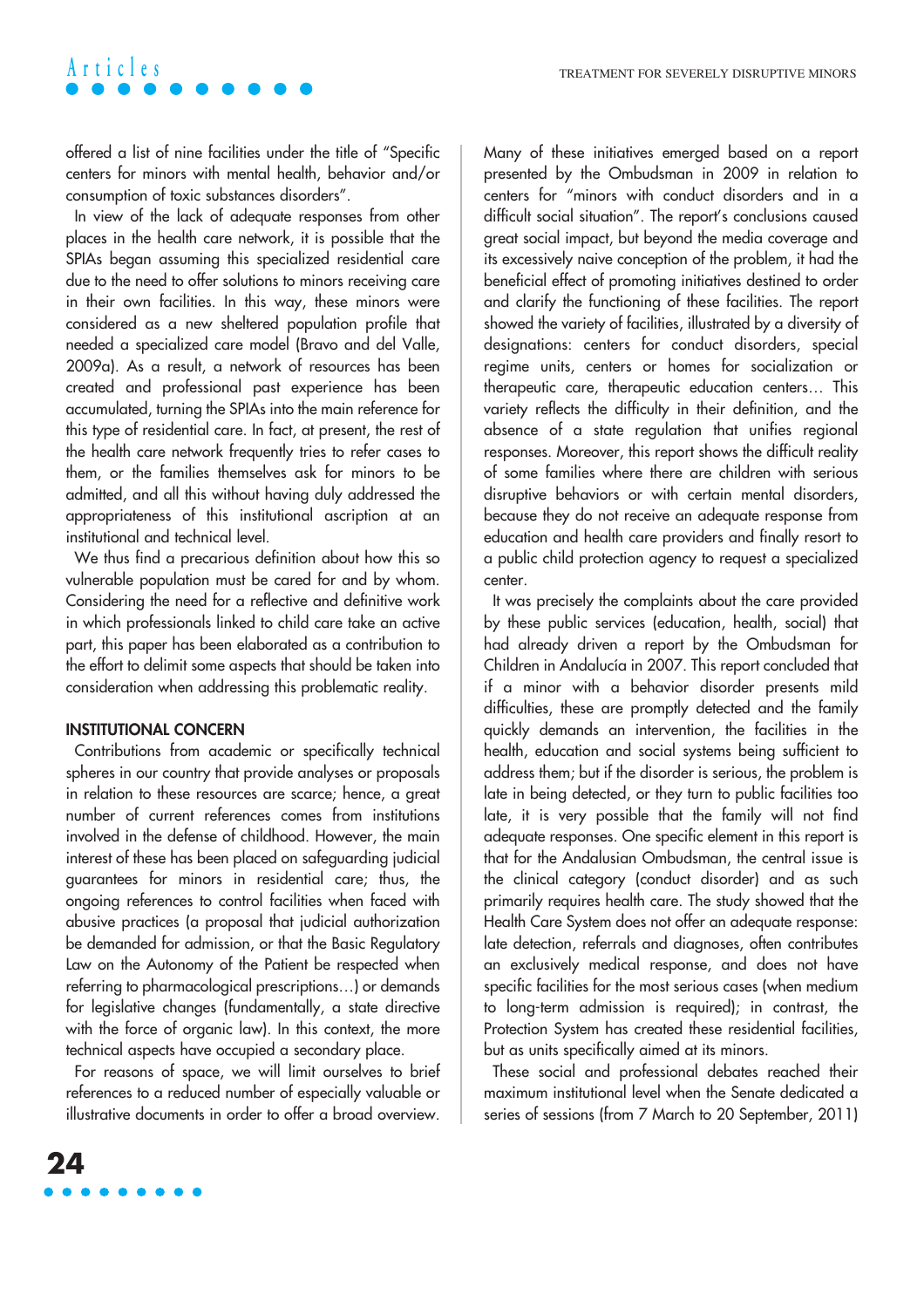of the "Special Commission for the Study of the Problem of National Adoption and Other Related Topics" to analyze the situation in specialized centers for conduct disorders. In the hearings made by different professionals and institutional authorities (session reports can be consulted at www.senado.es), the magnitude of the problem and the uncertainties accompanying it can be appreciated. Proposals aimed at legally regulating some aspects of the functioning of these centers emerged from this Commission, although the end of the legislative term impeded the full enactment of the law.

Another institution involved in this problem is the Juvenile Prosecutor's Office, given that it supervises the protective interventions of Public Entities and their residential facilities. For this reason, it has created certain regulatory material such as Circular 8/2011 issued by the Office of the Prosecutor-General (FGE) on criteria for the specialized unit for action by the Public Prosecutor's Office concerning the Protection of Minors. The Office of the Prosecutor-General puts great emphasis on avoiding violating the rights of minors, especially considering the lack of legal definition in which these facilities are found (they are not classified as ordinary centers, but neither can they be typified as special centers according to article 271 of the Civil Code. Finally, the necessary use of constraint measures constitutes another important risk factor in abusive practices. Faced with these dangers, the Prosecutor-General is demanding a government regulation, and while this takes place, is opting for solutions with more guarantees with respect to the rights of minors.

On their part, public entities for child protection made a joint contribution in May of 2010, when the Inter-regional Commission of General Directors of Child Care reached consensus on the "Basic Protocol for Action in Centers and/or Residences with Minors Diagnosed with Conduct Disorders" (General Directorate for Social Policy of Families and Childhood, 2010). In spite of its limitations at a regulatory level, it acquired great relevance on becoming a guide for action with certain institutional support. In fact, it justified the existence of specific facilities to address serious behavior disorders and crisis situations, as these require a very structured context, along with an educational and psychotherapeutical approach that can only be offered in a specific program. It also offered concrete recommendations about diverse aspects of daily functioning.

**DIFFICULTIES WITH THE DEFINITION**

At present, there is no unequivocal definition of these centers, neither at an administrative level nor at a technical level. Thus, there is no governmental regulation that makes them a specific entity; and at the treatment level, it is difficult to find operational criteria (and that support critical questioning) that allows us to define the population to be treated. From this, there arises disparate proposals on the profile of minors and of the requirements for admission, or the diversity of designations that the facilities receive (residential centers for intensive education, for therapy, for conduct disorders, for socialization…); below this variety underlies, among others, the key question about whether the basic orientation of these facilities should be health or another type (child protection, social-educational….).

**Articles**

One of the most problematic elements in this sense is the role that the concepts "mental disorder" and "conduct disorder" must play in the definition of the facility and in the criteria for admission. Their presence is undeniable, but what at first seems to be a good option (resort to clinical diagnoses), puts us on a slippery slope. The classification of mental disorders offers welloperationalized descriptions of a profile of the minor that fits these facilities well (especially the diagnosis for conduct disorder). Nevertheless, defining the facilities according to these criteria implies a series of problems.

- A. Most of these centers are not catalogued as clinicalhealth facilities, but as child protection centers; therefore, defining the resident profile according to clinical diagnoses leads to questioning why this particular minor is not being cared for by health care services.
- B. Some professionals (and documents) define these centers as facilities for "conduct disorders", at the same time as they indicate that they should not treat mental disorders; they make this statement believing that certain mental disorders do not belong (schizophrenia, bipolar disorder, some pervasive developmental disorders, eating disorders), and that they should be treated in other types of facilities. With this, the concept of "mental disorder" becomes confusing and obliges the establishment of a difficult distinction between types of mental disorders. In some respects, it seems as if there is a non-explicit differentiation being made between "authentic mental illness" and "conduct

 $\bullet\bullet\bullet\bullet\bullet$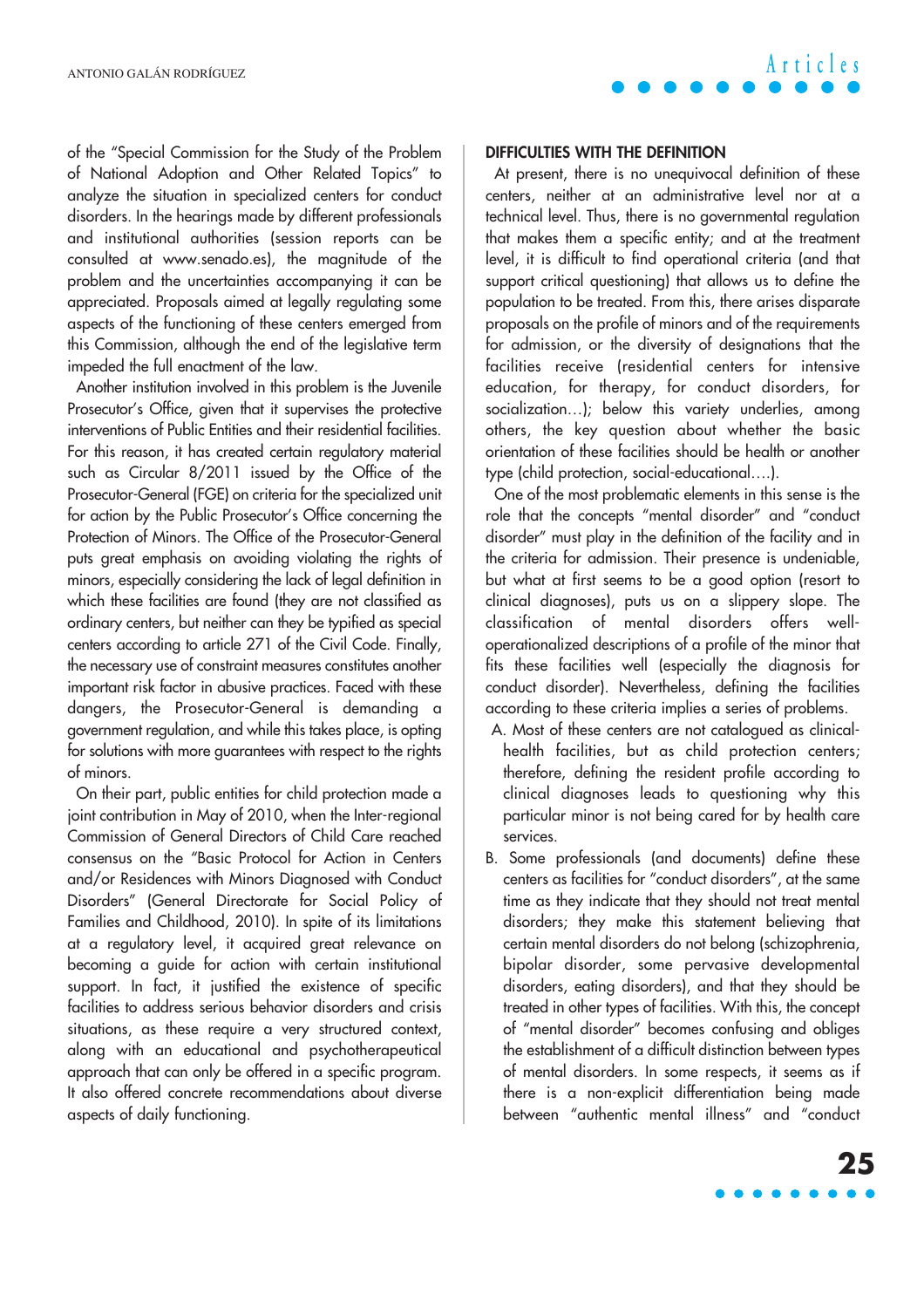disorder", reserving that for clinical symptoms of greater severity ("severe mental disorder" configured as the most traditional baggage of clinical psychiatry). This corresponds to the existence of two differentiated profiles for minors that any professional can perceive but that are not operationalized adequately, perhaps because individual clinical diagnoses are not sufficient, and that a different type of criteria are needed (health care needs, capacities of a environmental support, levels of psychic organization…).

These incoherencies are causing difficulties typical of clinical spheres, which are amplified when transplanting them to this particular context:

- 1. The weakness of childhood mental disorder classification systems. Thus, the child psychopathology model defended by international mental disorder classifications may be inadequate because it means a transference of the adult model to childhood. The characteristics of childhood psychiatric illnesses (nonspecific symptomatology, self-regulation capacity, reversibility and mutability, time-dependent pathology, individual differentiability, comorbidity, psychoplastic effect) (Rodríguez-Sacritán, 1995) give this a specificity that would require a different manner of classification. At the theoretical level, this has been translated into different formulations, such as the developmental psychopathology (Lemos, 2003). And at a more practical everyday level, we find the reluctance of many health care professionals to make diagnoses when caring for children.
- 2. The weakness of the nosological category "conduct disorder", as a controversial clinical entity because of its symptomatic heterogeneity, multicausality and high comorbidity (Fernández et al., 2010). In fact, it involves such heterogeneity of situations that it is of little utility for characterizing minors when designing a psychological intervention.
- 3. In many places, the precariousness of the health care network when serious cases are involved introduces much confusion in relation to the role that it really plays. In spite of its conceptual and institutional resources (theoretic models, intervention instruments, design of care facilities…), the most frequent health care reality when faced with serious cases is that the response is limited:

 $\sqrt{\frac{P}{P}}$  Psychopharmacology is an important aid in the

treatment of many minors (Robb, 2010), but it is still a response aimed at the symptom (when referring to anxiety and impulsivity), and thus, it is insufficient.

- $\blacktriangleright$  Ambulatory psychotherapy is confronted with a series of limitations: the frequent refusal of minors to participate in an intervention of this type, and the need for session frequency and regularity that many Mental Health resources cannot provide.
- $\mathcal V$  Home treatment appears to be an important community focused tool in Mental Health Care, but in reality it is scarcely present.
- ✔ A priori, Day Hospitals seem to be an especially interesting facility for this type of minor: spaces with a therapeutic component for shared living are developed, they utilize integrated treatment, and they respect the compulsoriness of schooling. However, these are scarcely implemented, and save very few exceptions (See Bertrán et al, 2011), they are reserved for patients with other clinical profiles (for example, eating disorders) or for those in which the disruptive behavior forms part of a wider range of clinical problems (pervasive development disorders, psychotic symptoms in adolescence…).
- $\boldsymbol{\nu}$  With respect to long-term residential treatment, the clinical-health sphere has made important contributions at a theoretical level (Jiménez, 2004). However, at present, there are very few facilities of this type implemented by health care administrations and, as occurs with Day Hospitals, they give preference to cases different from the minors to whom we are referring.

We thus see that the bulk of residential care and interventions in informal contexts (home, socialization spaces…) are managed by social services, both generic and specialized, more than by clinical-health services. And even part of the psychotherapeutic response is also contributed by social services (family intervention programs, psychotherapy units concerted by Child Protection Services…). We find ourselves confronted with the paradox in which a problem is defined from the parameters of a health care space foreign to that which will undertake an important part of the intervention. That is, that the clinical healthcare concepts (such as "conduct disorder") are those which define the intervention in a different professional space. This introduces a notable factor of confusion in the citizenry and in the professionals

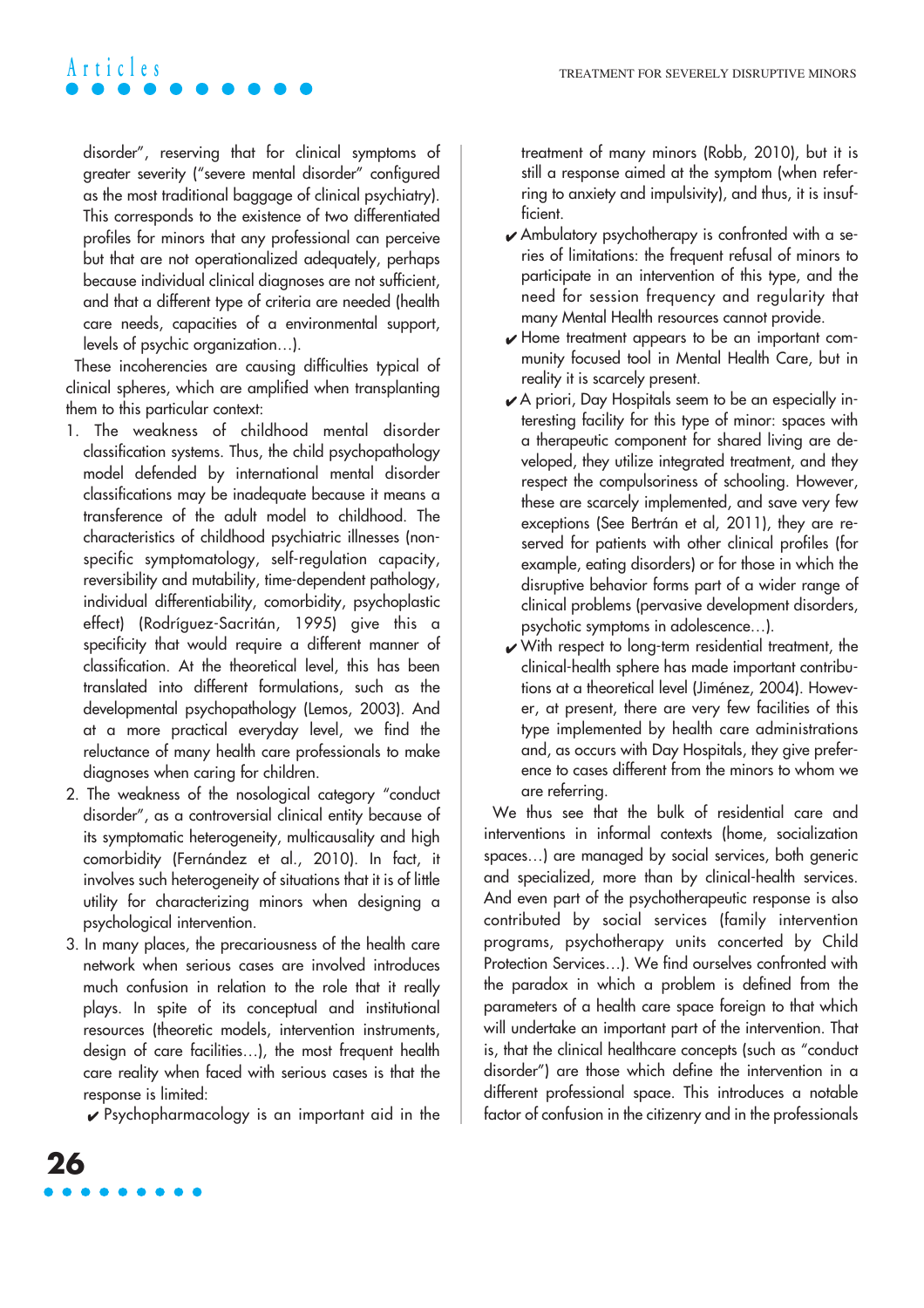with respect to who should take on this responsibility. From a technical point of view, in this psycho-socialeducational sphere, we frequently witness an illconsidered transfer of concepts and models coming from other care contexts and the consequent devaluation of the past experience in its own field of belonging. It is for this reason we consider recommendable that if the specialized social services continue to assume this care responsibility, they advance in the elaboration of a model of the understanding of the problem that is coherent with the principles and tools appropriate to this field of work. Our proposal in this sense would be to approach these problems from two basic premises:

- ✔ Self-regulation problems (emotional, behavioral, cognitive) as a key behavior manifestation and a definitive element (instead of being based on clinical diagnoses). It is based on the conceptualization of self-regulation as one of the main organizers in psychological development, just as it is seen from some formulations of the attachment theory (Sroufe, 2005), or in some visions about certain behavioral difficulties (Mas, 2009).
- $\sqrt{}$  The need for a social-educational intervention as the central axis around which complementary actions revolve. As a result, the treatment of minors would be based on important technical and professional experience accumulated in the area of child protection over the past years, and which constitutes one of their signs of identity (Bravo & Del Valle, 2009b).

#### **DIFFICULTIES FOR ITS ASSIGNATION**

Based on some questions raised, doubts about the delimitation between child protection and health care institutions can be understood, given that there is a significant overlap sustained not only on theoretical questions but also on institutional negligence.

Evidently, we can define the problems of these minors in clinical terms, assign their symptoms to nosological categories, and make use of the conceptual and technical past experience appropriate of the health care realm in order to treat them. If this clinical-health perspective is to be adopted, the Health Care System should have at its disposal the entire corresponding range of care resources, including medium to long term residential stays for serious cases that are intractable at the outpatient level. This model is indisputably the most adequate for a certain profile of minors whose difficulties primarily require concepts, techniques and health care instruments specific to Psychiatry or Clinical Psychology. Thus, faced with psychotic disorders, certain evolutions in pervasive development disorders, serious affective pathologies…social-educational intervention clearly occupies a secondary place in intervention programs for these minors. Curiously, even centers aimed at these profiles are frequently taken over by specialized social services instead of health care services (see, for example, Decree 355/2003 for Residential Care in Andalusia).

**Articles**

Even excluding these profiles, and save isolated exceptions, the reality of present day health care for a great part of our country is that the healthcare network does not offer an adequate response in serious cases. In this respect, it seems to be in line with a tendency in many world healthcare systems to forgo long-term residential treatment for adolescents and children (Leventhal & Zimmerman, 2004). And thus, in our country there are few facilities of this type and only exceptionally is referral to private centers made; moreover, these admissions tend to be accepted only when the disruptive conduct appears to be linked to a major mental disorder, for which we are referring to a profile of the minor different from the one considered in this article. This is especially visible when some parents apply for residential centers for their children; the negative answer from healthcare institutions leads these parents to resort to SPIAs, in spite of these having been created to provide care for neglected, abandoned, or maltreated children…And, in fact, the inclusion of a minor in this System implies the assumption of a protective measure, which carries with it the legal disqualification of the parents. It thus results in an anomalous situation that is not receiving the public attention it deserves (with a few exceptions, such as that already mentioned in the report made by the Andaluscian Ombudsman).

Nevertheless, for those minors already in the protection network and who present serious self-regulation problems, what would an adequate response be? Refer them to the Mental Health sector or continue providing the response from the SPIA itself? We consider both options to be coherent and viable. We have just finished justifying that the Health Care System undertake this care, but it would also be coherent if the SPIA itself would assume that responsibility in the case of unprotected minors.

The main argument brings us back to the needs of a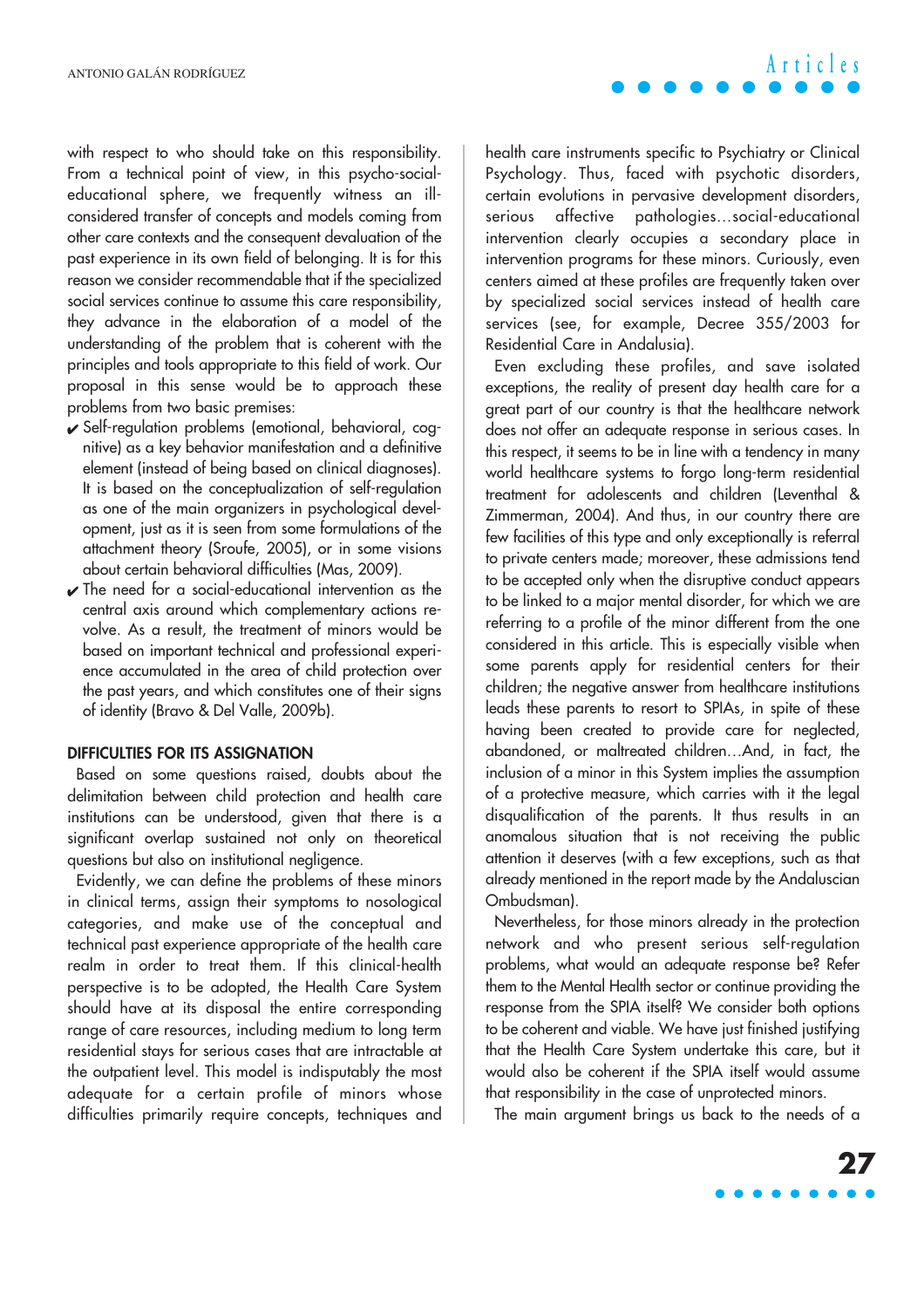great part of these minors. Today, adolescents and youth that form part of the Protection System require care that substitutes the family, and a social-educational intervention that favors their personal development; seriously disruptive conduct does not annul this need for attention, and in fact, when confronted by problematic behaviors, intervention makes use of the same concepts and techniques that are applied when providing substitute care that favors growth. That is, a great part of these minors in situation of abandonment with self-regulation problems require an intervention whose two key elements (substitute care and social-educational intervention) comprise the Protection System's own specialty. In fact, in many aspects, this intervention model could be taken as a model by residential resources that wish to care for minors who are not unprotected. Based on this argument, when a minor sheltered in a residential facility requires a specialized center, the minor is demanding a very similar type of attention to that already being received; what is needed is the introduction of some qualitative changes and, above all, an important increase in the intensity of the intervention; and the necessary complementary interventions, many of which could be situated in institutional sectors different from Child Protection, will have to center around this basic objective. In fact, many of these centers have implemented concepts and techniques appropriate to the clinical area (psychotherapeutic techniques, diagnostic categories, medication, etc.), thus, externally, they may seem like health care centers, and in this way increase confusion about their identity.

This approach establishes a continuity between ordinary and specialized resources and is coherent with a residential care conception based on a model of resource diversity (Del Valle & Fuertes, 2000), which supports the existence of specialized facilities covering specific needs that cannot be addressed by generic programs.

Consequently, we see that both assignations (health care resources versus protection services) may be coherent with the principles that sustain both of these areas of care. It would, therefore, be an institutional decision that should opt for the integral development of a health care response for the whole population (including unprotected minors) or the maintenance of two different networks, each one with its specialized care. In some cases, a dual assignation could be made as an ideal option in which both institutions share responsibility, and in which each one applies its specific experience with such complex problems. We could even widen this assignation to include the Education System. In effect, there are centers that have made use of this multiple administrative dependence (see, for example, Gausachs, 2004). Nevertheless, we should accept that it is always difficult to achieve adequate synergy between institutions whose priorities or resources may not go hand in hand. This is why, and without forgetting that it is an ideal that should be advanced, we must provisionally opt for the more modest solution in seeking joint definitions and of assuring institutional coordination when confronting these cases.

#### **CONFLICTIVE ASPECTS**

There are many more delicate aspects that require a certain analysis, such as that referring to containment . In the context we are referring to, this has acquired negative connotations, connecting it to physical restraint, maltreatment or humiliation; thus, there is an attempt to elude the term. Nevertheless, the unavoidable reality is that the care of minors involves the need to put a limit on destructive behaviors; thus, we must seek conceptualizations and practices that allow us to do so in an efficient and respectful way. A productive way of understanding containment is by including it in a continuum that begins with self-regulation, continues with ordinary regulation, and that upon failure of the former requires an extraordinary procedure. It is then when "containment" is identified with physical restraint, seclusion, or the use of pharmaceuticals that calm the anguish and agitation. Thus constraint:

- $\blacktriangleright$  Is situated within the space of the child's needs.
- $\vee$  Includes two basic dimensions: a) responds to an urgent current demand (prevent affective outbursts, block an aggression, avoid self-harm); and b) has as its final aim, the development of a capacity for self-restraint. Containment is only good when it seeks to offer basic security and at the same time contributes to the construction of that capacity for internal regulation.
- $\vee$  It includes as a basic idea that the more external a resource used is, the more difficult its internalization will be. This means that the more passive the child is in this process, the greater the difficulties he/she will have in developing his/her own capacity for regulation. For this reason, reflexive dialogue is more productive than physical subjection, and the search for personal strategies to avoid a behavioral outburst (an activity, a

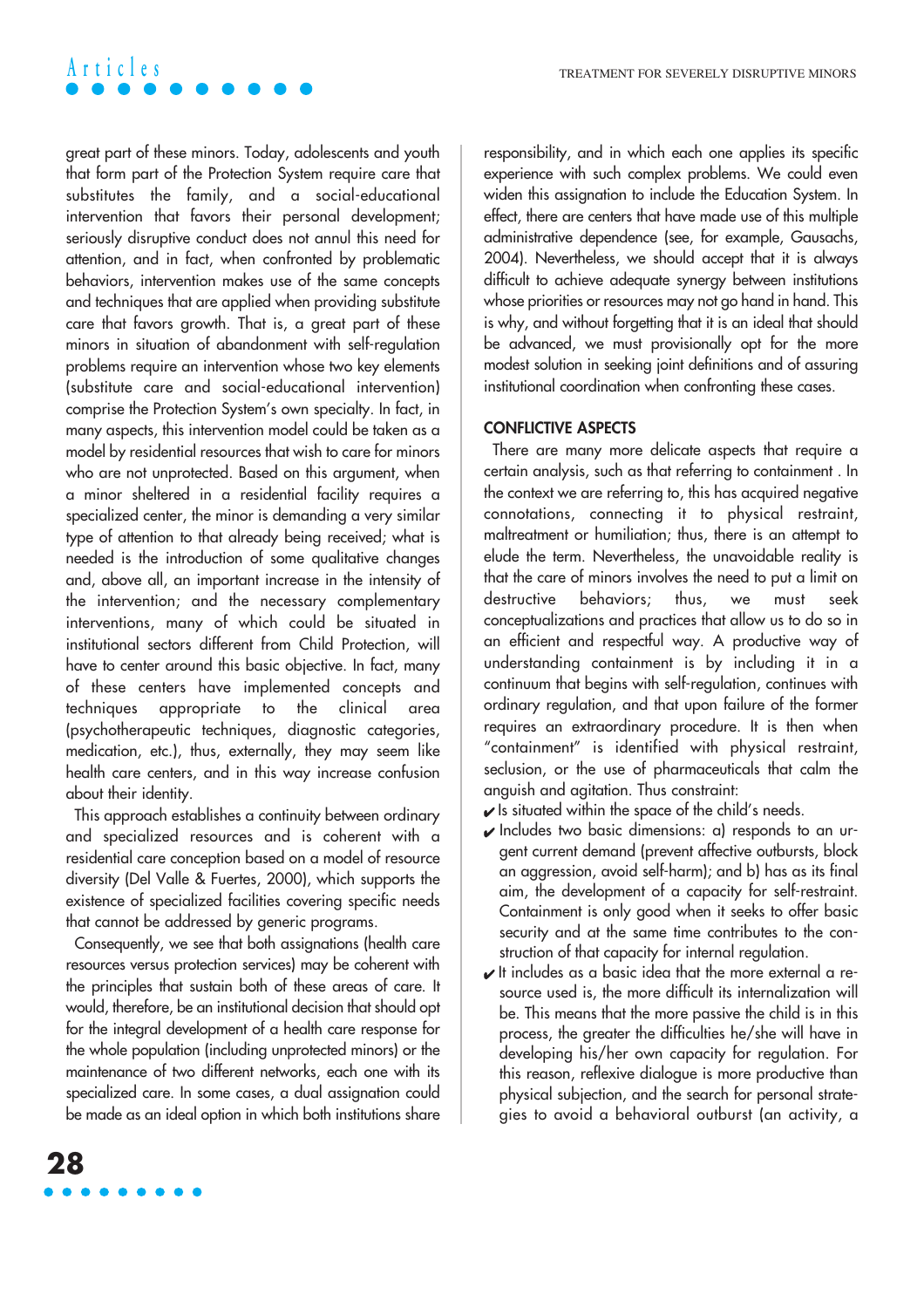game…) is more constructive than a drug. Thus, strategies that are imposed (pharmacological or mechanical constraint) are very efficient for offering immediate security (this is from where their need arises) but they contribute very little to the development of self-regulation mechanisms. Finding an optimum point between immediate security and the process of personal construction is a decision that must be made by the individual in each case.

Another aspect that generates debate is that referring to the supervision of these resources, especially the risk of abusive practices. Their specificity obliges the maximizing of some aspects of control and vigilance, for example that referring to physical spaces and security. Equally, institutional control should be greater than for ordinary resources, and it should be clearly specified that concrete incidences must be communicated by the centers (unjustified absences, suicide attempts, constraint or isolation measures, etc.) In general, we would proffer a greater exigency in the search for quality that would be reflected in the qualifications and training of the personnel, in the design and implementation of educational programs, or in the development of specific protocols. Likewise, we would commit to the existence of specialized technical teams responsible for admission assessment and case follow-up (Childhood Observatoryof Andalusia, 2012).

Another guarantee of good work is making sure that admission is a part of wider Case Planning that includes the minor's care in an integral and longitudinal manner. These centers should not become residual places or spaces outside the System. To avoid this, the incorporation of a minor should be coherent with a general intervention plan. And this is going to imply that said admission is linked to the formulation of concrete goals and the establishment of timeframes; on the other hand, accepting it as a temporary resource will oblige working from the very first moment with the aim of returning the minor to the family home or to the original residential facility. Moreover, we must point out that the current emphasis on community-based models has one of its origins in the verification (both in health care and child protection facilities) that prolonged institutionalization entails diverse pernicious effects (loss of autonomy, personal impoverishment, stigmatization); this is even more prevalent in the need to consider residential facilities

**Articles**

(including long-term) as a transitory stage within a broader intervention

Furthermore, we find a wide variety of designs in intervention programs as described by Zimmerman (2004) classifying them into five types (the psychodynamic milieu approach, "positive peer culture", the behavioral model, the psycho-educational model, and the cognitive-behavioral model) to which we can add some others (such as, medical-psychiatric focus, or the "challenge models"). Studies of the evidence have centered fundamentally on out-patient intervention models (Moreno & Meneres, 2011) or on juvenile detention centers (Le Blanc, 2004), so that the effectiveness of residential treatment for the minors we are referring to here has not yet been duly assessed; to some extent, this may respond to the heterogeneity of the centers and the populations cared for. Evidentially, some models are inadequate because they do not show themselves to be useful or because they are unacceptable for the basic principles of our care system (for example, the popular American "boot camps" whose practices would be considered inappropriate or even illicit in our country). Yet, there are few valid references for other models. This does not mean that strict theoretical foundations for their functioning should not be demanded since an improvised intervention implies a serious risk of failure, or the possibility of the resource becoming a mere containment instrument for defiant behaviors. These models must consider a specific concept of the human being, of the family, of group functioning and of antisocial conduct, which must be explicit and constitute the base on which organization and everyday functioning are established. Obviously, these principles and their application must be the object of control on the part of the entities that supervise these resources.

Finally, we must point out that many minors susceptible to these resources are involved in criminal conducts and, therefore, the application of Organic Law 5/2000 regarding criminal liability is applicable to them. This means that two institutional systems (Child Protection and Juvenile Justice) are going to coincide in the same case, and it is then possible that discrepancies emerge regarding their respective objectives and procedures. The casuistry shows us that these differences exist, that they have given way to multiple institutional conflicts, and that there is a disparity of criteria between different

**29**

 $\bullet\bullet\bullet\bullet\bullet$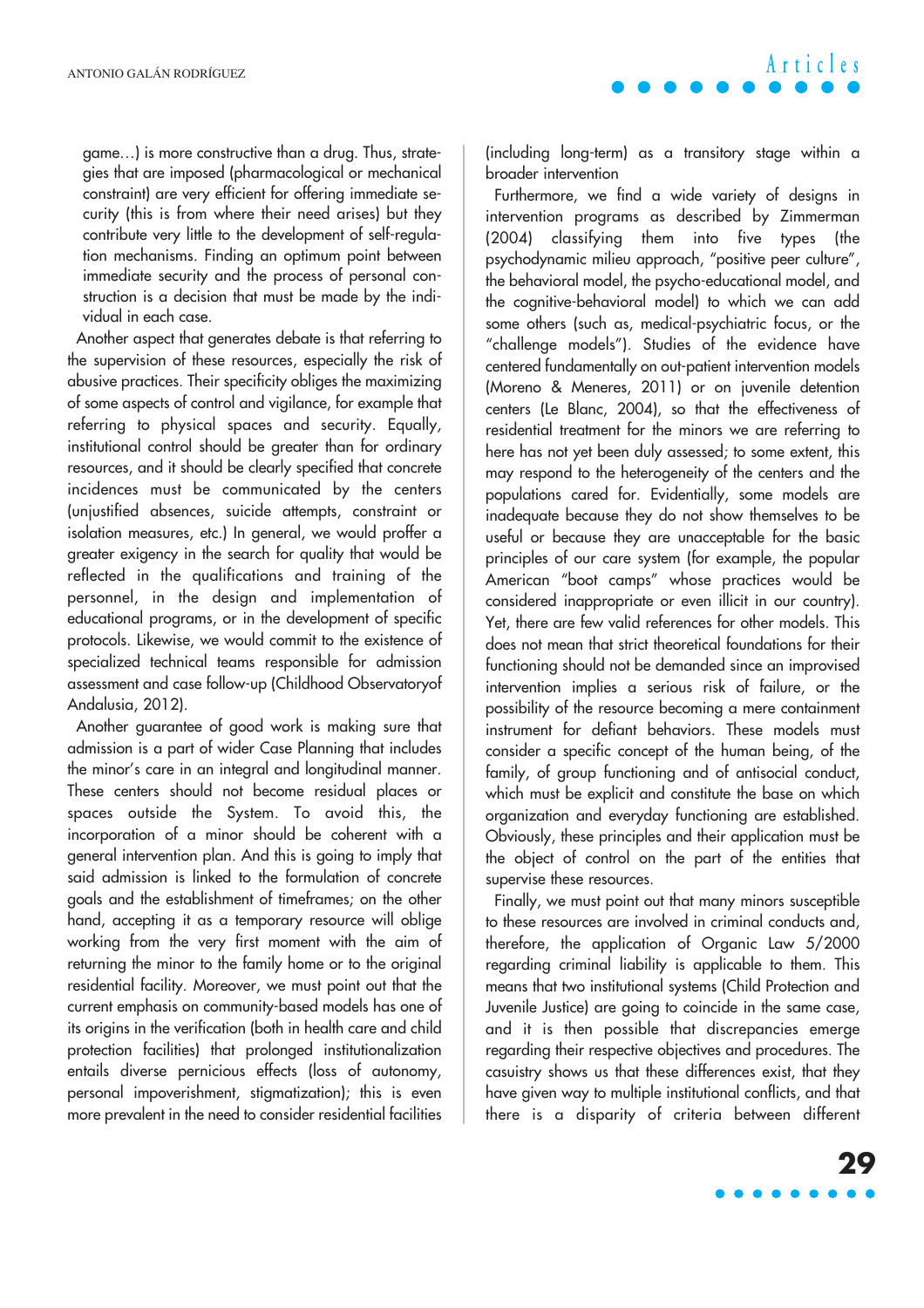administrations. In some of these questions, a clear pronouncement by the distinct institutions involved would be necessary (Office of the General Prosecutor, Juvenile Courts, Child Protection Services), especially in some problematic aspects around which there is a diversity of positions. Think, for example, about whether the resources assigned to child protection services could care for minors who comply with the judicial measure for coexistence in an educational group. A different issue is that relative to which facilities would permit the fulfillment of therapeutic admissions, although their analysis goes beyond the scope of this document.

At a purely technical level, we consider that a judicial measure does not in itself constitute an exclusion criterion. The determinant factor to assess belonging to these resources are the difficulties of the minor that prevent him/her from developing some basic emotional and behavioral regulation mechanisms; committing an offence and the imposition of a judicial measure constitute significant elements in the personal and psychosocial configuration of the minor, but they are not the core element when considering whether this type of specialized center can help him/her. On the other hand, they will influence the way intervention strategies are implemented, whether these are administrative or interpersonal aspects. Thus, the fact of being subject to a judicial measure is going to introduce elements such as the coercive nature of the intervention, the existence of a series of timeframes to be complied with, the presence of certain restrictions on everyday functioning, or the consequences that can be caused by a lack of collaboration in the intervention.

#### **CONCLUSIONS**

In our effort to initiate a technical and professional debate about these specialized centers, we will conclude with these final evaluations:

- $\triangleright$  There exists a clear necessity in care of having specific residential facilities available for minors with serious emotional and behavioral self-regulation difficulties, and the institutions should assume this ethical commitment to an especially vulnerable population.
- $\vee$  When these minors are in an unprotected situation, both health care facilities and the Child and Adolescent Protection System network could assume their care. However, there would have to be a definition of profiles and an establishment of communication frame-

works that would allow for the placement of minors in the network that better responds to their needs.

- $\vee$  Placing part of these resources in the realm of child protection requires the use of concepts and techniques appropriate to this field of care so that design and everyday functioning are coherent with their institutional pertinence. For this reason, the resources must be defined based on criteria different to that of clinical diagnoses.
- $\vee$  The special characteristics of these minors and of the care that they require obliges putting emphasis on the need for control and supervision of the care received in the facility.
- $\checkmark$  The exceptionality of these facilities makes it recommendable to consider a stay in them as a temporary resource, subject to the fulfillment of some goals and timeframes that would be coherent with a broader Case Plan.
- $\blacktriangleright$  The nature of the very specialized technical work to be performed with the minors obliges the maintenance of greater quality, which will be reflected in the training of the professionals, the rigorousness of the Educational Projects, and the foundation of Theoretical Models.
- $\sqrt{\ }$  The complexity of these cases and the variety of care that needs to be provided makes the active collaboration of distinct institutions related to child and adolescent care advisable.

#### **REFERENCES**

- Bertrán, S., Burgos, F.J., Fernández-Mayoralas, M.C. and Hielga, S. (2011). El Hospital de Día de Adolescentes de Martorell. Informaciones Psiquiátricas, 206, 375- 383.
- Bravo, A. and Del Valle, J.F. (2009a). Crisis y revisión del acogimiento residencial. Su papel en la protección infantil. Papeles del Psicólogo, 30, 42-52.
- Bravo, A. and Del Valle, J.F. (Comps.) (2009b). Intervención socioeducativa en acogimiento residencial. Oviedo: Dirección General de Políticas Sociales-Gobierno de Cantabria.
- Consejería de Sanidad de la Comunidad de Madrid (2010). Plan Estratégico de Salud Mental 2010-2104. Madrid: Consejería de Sanidad.
- Defensor del Menor de Andalucía (2007). Menores con trastornos de conducta en Andalucía. Sevilla: Defensor del Pueblo Andaluz.
- Defensor del Pueblo (2009). Centros de protección de